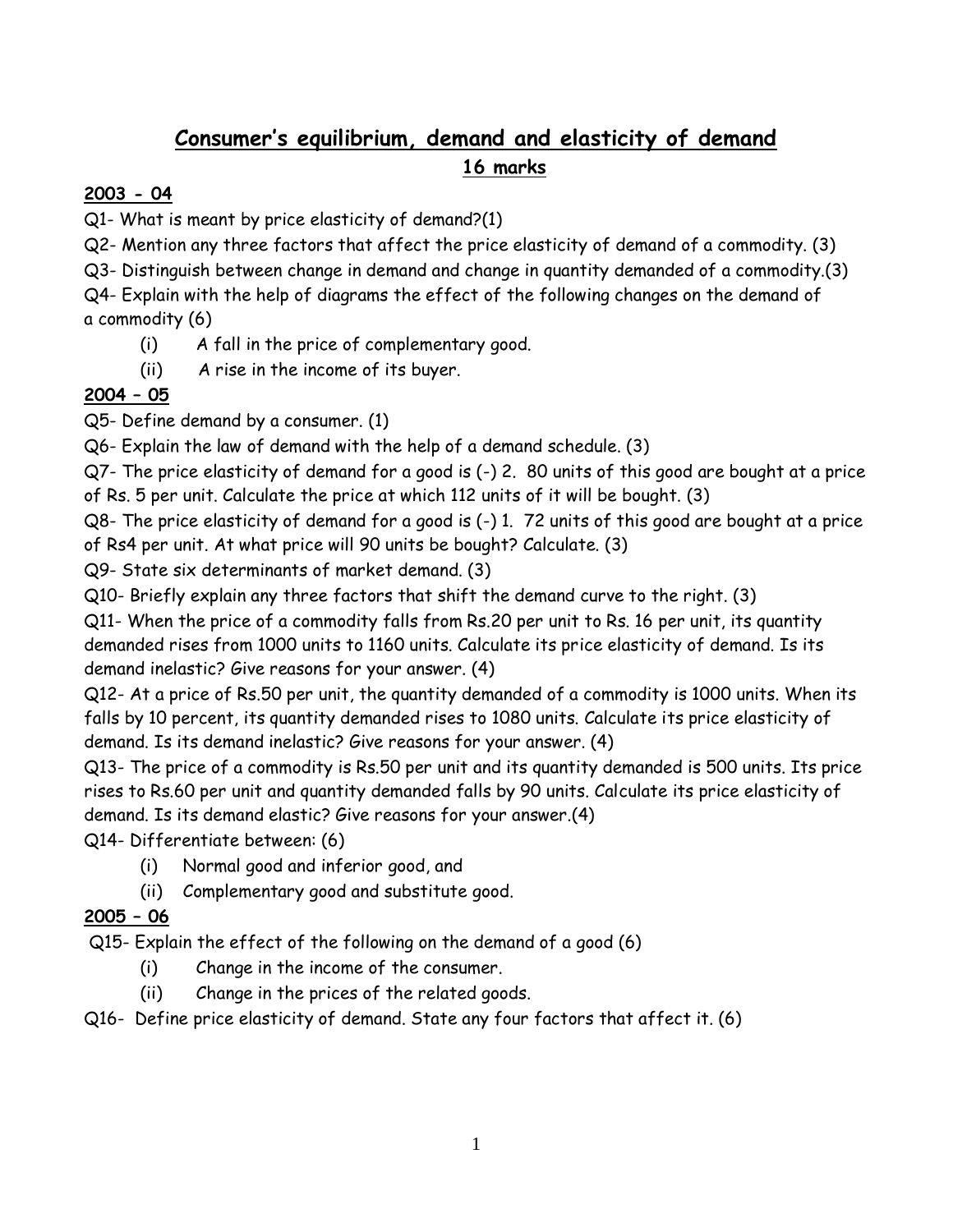**2006 -07**

Q17- When a good is called a normal good.(1)

Q18- State any three factors that affect the price elasticity of demand of a commodity. (3)

**Q19- Define market demand. State the factors that affect it.(6)**

## **2007 -08**

Q20 - What is a demand schedule? (1)

Q21- Price elasticity of demand of a good is (-) 1. At a given price the consumer buys 60 units of the good. How many units will the consumer buy if the price falls by 10 percent? (3)

Q22- Price elasticity of demand of a good is (-) 3. If the price rises from Rs.10 per unit to Rs.12 per unit, what is the percentage change in demand? (3)

Q23- Price elasticity of demand for a good is (-) 2. The consumer buys a certain quantity of this good at a price of Rs.8 per unit. When the price falls he buys 50 percent more quantity. What is the new price? (3)

Q24- Given the market price of a good, how does a consumer decide as to how many units of that good to buy? Explain. (3)

Q25- Explain the effect of the following on demand for a good: (6)

- (i) Rise in income
- (ii) Rise in prices of related goods.

## **2008 – 09**

Q26– What is meant by inferior good in economics? (1)

Q27-Distinguish between demand by an individual and market demand with the help of a schedule. (3)

- Q28- State the law of demand and show it with the help of a schedule. (3)
- Q29- Explain the geometric method of measuring price elasticity of demand. (3)
- Q30-Explain any two factors that affect the price elasticity of demand of a commodity.(3)
- Q31– Explain the effect of the following on the market demand of a commodity (6)
	- (a) Change in price of related goods.
	- (b) Change in the number of its buyers.
- Q32- State the causes of an "increase" in demand. Explain any two of them. (6)

## **Comp 2008 – 09**

Q33- Define demand.

Q34- Explain the meaning of "change in demand". How does it affect the demand curve?

Q35- A 5% rise in price of a good leads to 20% fall in its demand. A consumer buys 80 units of the good at a price of Rs.10 per unit. How many units will the consumer buy when price changes to Rs.11? Calculate.(3)

Q36- Explain the effects of the following on demand for a good by a consumer: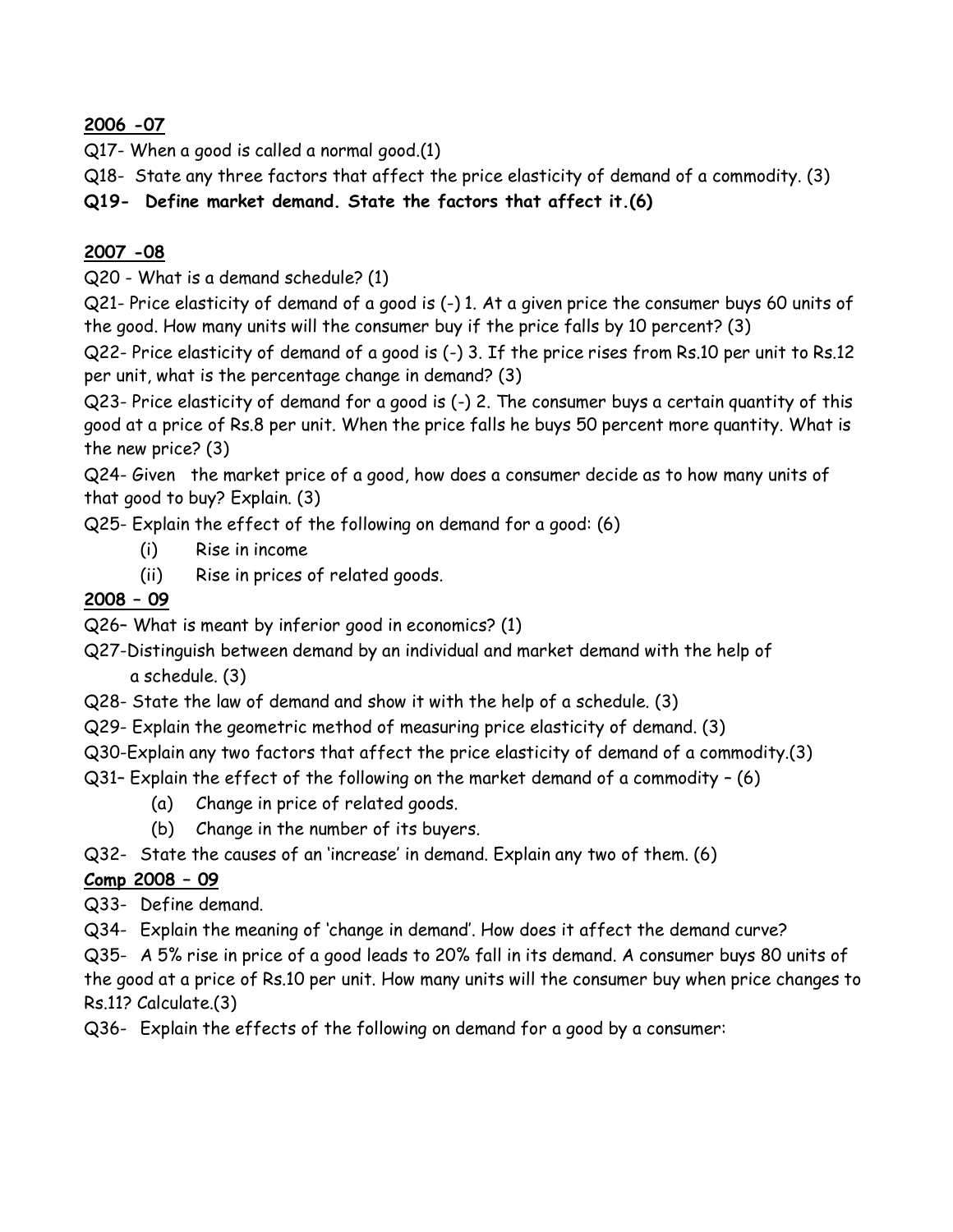- (i) Fall in the prices of related goods.
- (ii) Rise in the income of the consumer.

## **2009 - 10**

- Q37- What is meant by normal good in economics?(1)
- Q38- Explain any two causes of "increase" in demand of a commodity.(3)

OR

Explain the inverse relationship between price and quantity demanded of a commodity.

- Q39- Explain the effect of the following on the price elasticity of demand of a commodity.(3)
	- (i) Number of substitutes
	- (ii) Nature of the commodity

Q40- The price elasticity of demand of a commodity is (-)1.5. When its price falls by Rs.1 per unit its quantity demanded rises by 3 units. If the quantity demanded before the price change was units, what was the price at this demand? Calculate.(4)

## **Comp 2009 – 10**

Q41. Explain, by giving an example, how is demand for a good affected when the price of its substitute good rises.(3)

Q42. What is law of demand? Prepare a demand schedule based on the law of demand.(3)

Q43. Explain the effect of rise in income of a consumer on his demand for a good.(3)

Q44. Explain, by giving an example, how is demand for a good affected when the price of its complementary good rises.(3)

Q45. Calculate price elasticity of demand by comparing expenditures.(4)

| Price | Demand |
|-------|--------|
|       |        |
|       |        |

Q46. Calculate price elasticity of demand by comparing expenditures:

| Price | Demand |
|-------|--------|
|       |        |
|       |        |

Q47. Calculate price elasticity of demand by comparing expenditures:

| Price | Demand |
|-------|--------|
|       |        |
|       |        |

## **2010-11**

Q Define budget line.(1)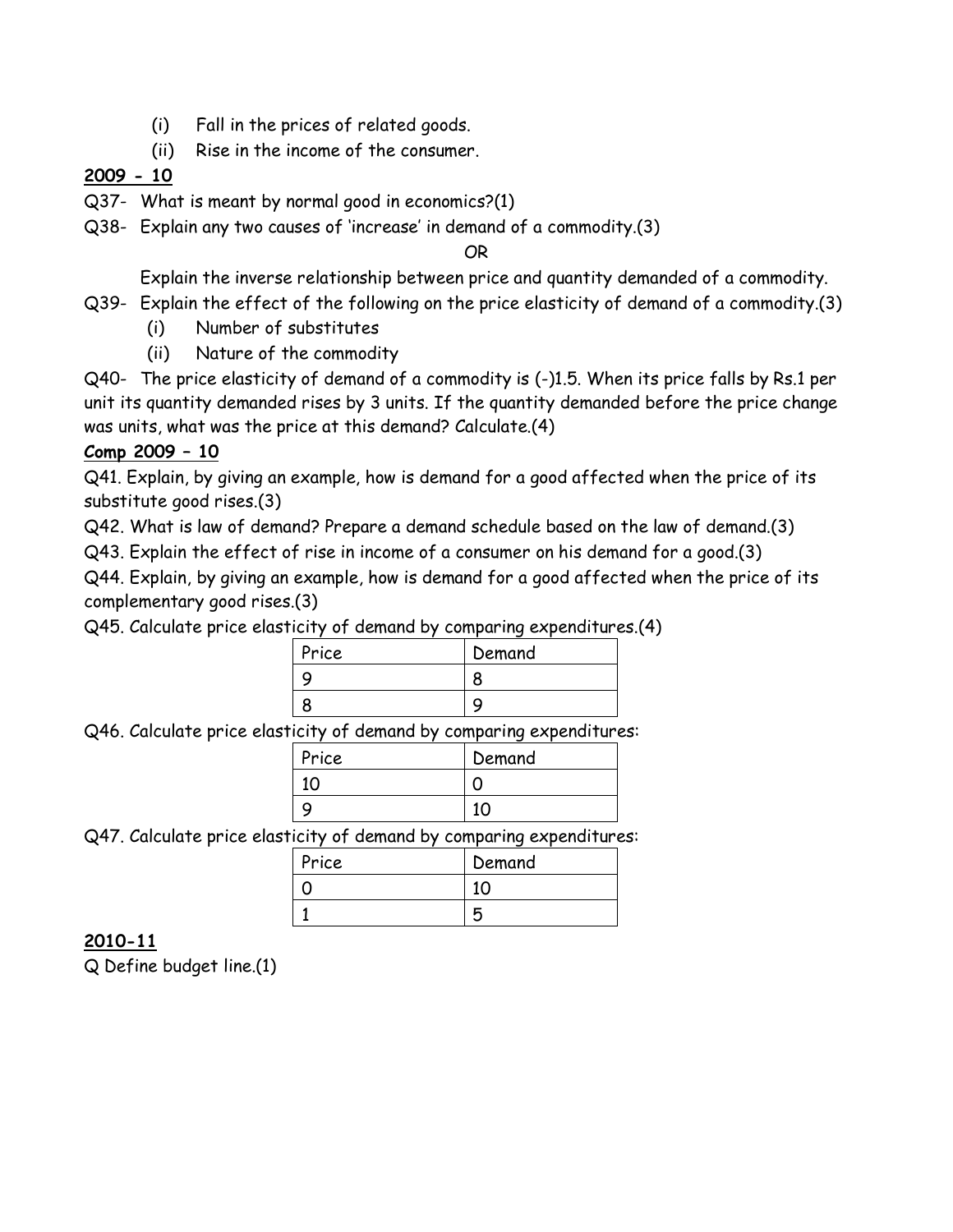Q48. When price of a good is Rs.13 per unit, the consumers buys 11 units of that good. When price rises to Rs.15 per unit, the consumer continues to buy 11 units. Calculate price elasticity of demand.(3)

Q49. When price of a good is Rs.12 per unit, the consumers buys 24 units of that good. When price rises to Rs.14 per unit, the consumer continues to buy 20 units. Calculate price elasticity of demand.(3)

Q50. From the following data calculate elasticity of demand.(3)

| PRICE   Q.D |
|-------------|
| 9 100       |
| 9 150       |
|             |

Q. A consumer consumes only two goods X and Y. At a consumption level of these two goods, he finds that the ratio of marginal utility to price in case of X is higher than in case of Y. Explain the reaction of the consumer.(4)

Q. Explain the law of diminishing marginal utility with the help of a total utility schedule.(4)

Q. Explain how rise in income of a consumer affects the demand of a good. Give examples. (4)

Q. Explain the concepts of (i)marginal rate of substitution and (ii) budget line equation with the help of numerical examples.(6)

Q51. Explain how rise in income of a consumer affects the demand of a good. Give example.(4) Q. Explain the conditions of consumer"s equilibrium with the help of the Indifference Curve Analysis.(6)

# **Comp 2010-11**

Q52.What causes an upward movement along a demand curve? (1)

Q53. Explain the effect of rise in income of the buyers of a commodity on its demand. (3)

Q54. Explain the effect of the following on price elasticity of demand of a good.(4)

- (i) Number of substitutes of the good.
- (ii) Proportion of income spent on the good.

OR

Give the meaning of price elasticity of demand. Explain the relationship between it and total expenditure.

Q55. How is the demand of a commodity affected by a fall in the prices of related goods?

# **2011-12**

Q56. Give one reason for a shift in demand curve. (1)

Q57. (a) A consumer buys 10 units of a commodity at a price of Rs.10 per unit. He incurs an expenditure of Rs.200 on buying 20 units. Calculate price elasticity of demand by the percentage method. Comment upon the shape of demand curve based on this information. (4)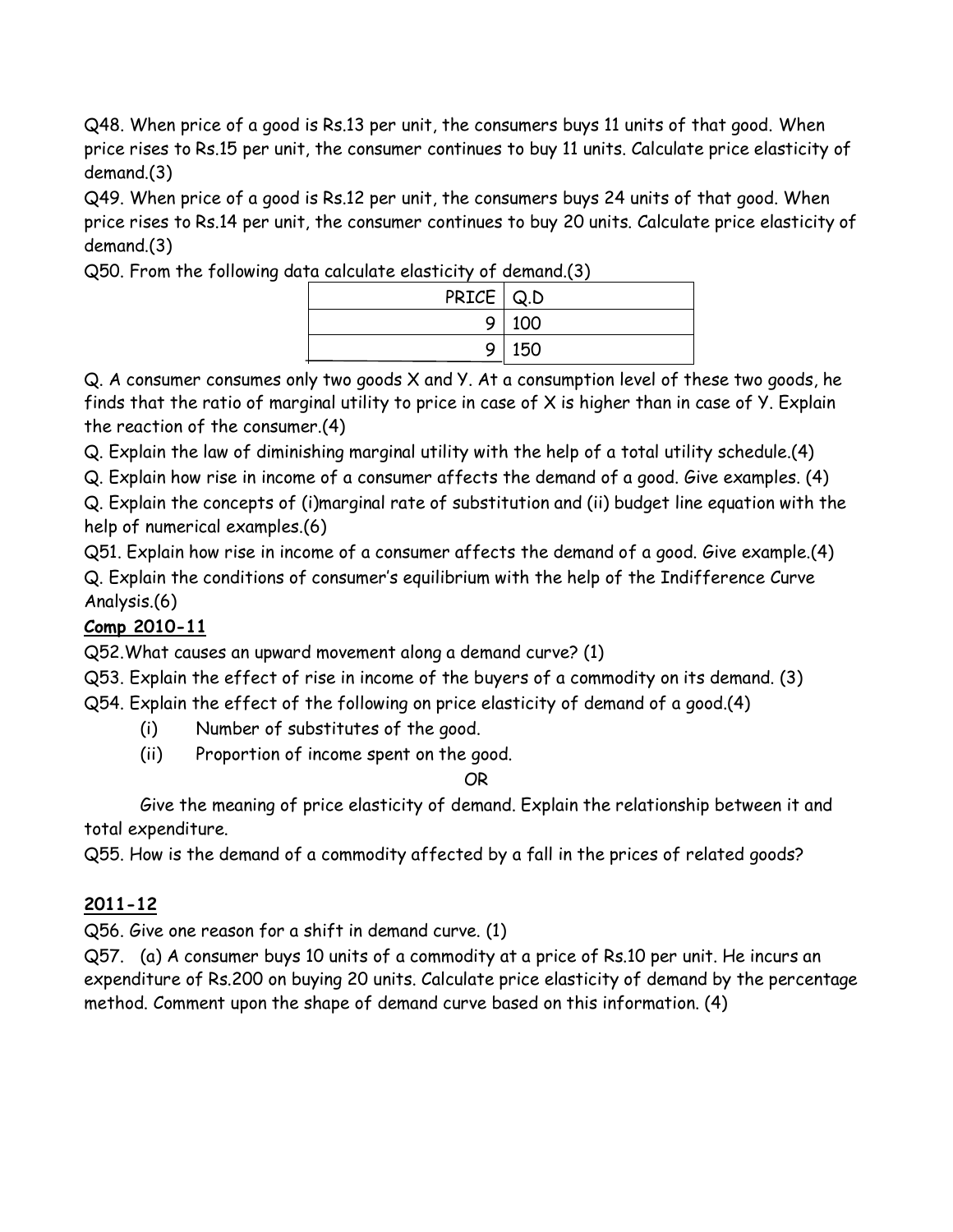(b) A consumer buys 14 units of a good at price of Rs.8 per unit. At price Rs.7 per unit he spends Rs.98 on the good. Calculate price elasticity of demand by the percentage method. Comment upon the shape of demand curve based on this information.

 © A consumer buys 8 units of a good at a price of Rs.7 per unit. When price rises to Rs.8 per unit he buys 7 units. Calculate price elasticity of demand through the expenditure approach. Comment upon the shape of demand curve based on this information.

Q58. A consumer consumes only two goods X and Y and is in equilibrium. Price of X falls. Explain the reaction of the consumer through the utility analysis.(3)

Q.59 Explain the difference between (i) inferior goods and normal goods and (ii) cardinal utility and ordinal utility. Give example in each case.(6)

Q60. (a) Define a budget line. When can it shift to the right?(4)

(b) Define an indifference map. Why does indifference curve to the right show more utility? Explain. (4)

(c) What is budget set? Explain what can lead to change in budget set.(4)

## **2012-13**

Q61. When is the demand for a good said to be perfectly inelastic? (1)

Q62. What does a rightward shift of demand curve indicate? (1)

Q63.(a) What is a budget line? Why is it downward sloping?(3)

(b) Explain the conditions of consumer"s equilibrium under utility analysis.(3)

Q64. How is the demand for a good affected by a rise in the prices of other goods? Explain.(3) Q65. (a)When the price of a commodity falls by 20 percent, its demand rises from 400 units to 500 units. Calculate its price elasticity of demand.(4)

 (b) Price elasticity of demand of a good is – 0.75 . Calculate the percentage fall in its price that will result in 15 percent rise in its demand. (4)

Q66.Explain three properties of indifference curves. (6)

#### OR

Explain the conditions of consumer"s equilibrium under indifference curve approach. (6)

## **2013-14**

Q67. Define indifference curve. (1)

Q68. When the price of a good falls from Rs 10 to Rs 8 per unit, its demand rises from 20 units to 24 units. What can you say about price elasticity of demand of the good through the expenditure approach?(3)

Q69. A consumer consumes only two goods X and Y and is in equilibrium. Show that when the price of good X rises, the consumer buys less of good X. Use utility analysis.(4)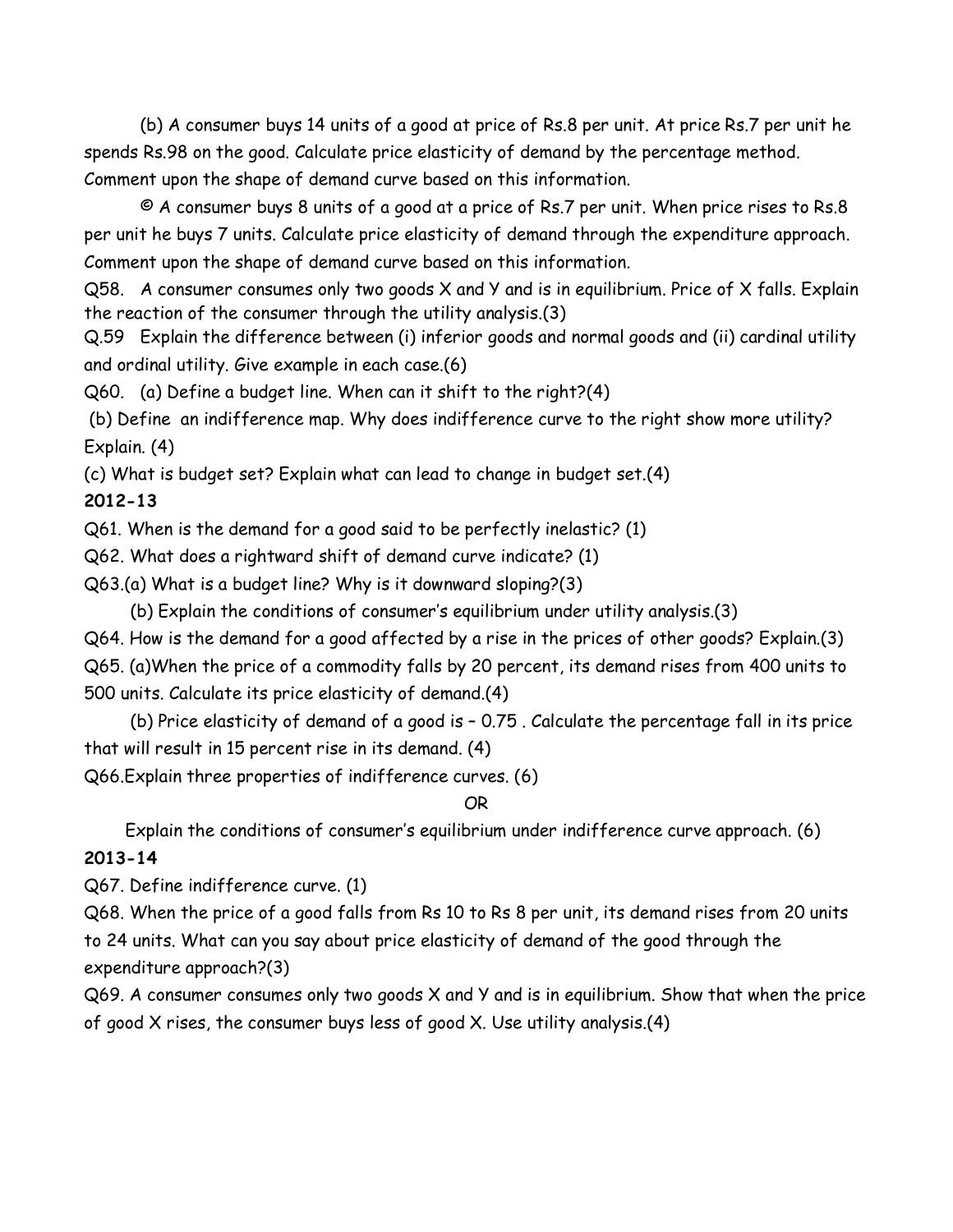#### OR

Given the price of a good, how will a consumer decide as to how much quantity of that good to buy? Use utility analysis.

Q70. Give the meaning of inferior good and explain the same with the help of an example.(4)

Q71. Explain why is an indifference curve (a) downward sloping and (b) convex.

### OR

Explain the concept of Marginal Rate of Substitution with the help of a numerical example. Also explain its behavior along an indifference curve.(6)

Q72. Give the meaning of " inelastic demand".(1)

Q73.When the price of a good rises from Rs10 to Rs12 per unit, its demand falls from 25 units to 20 units. What can you say about price elasticity of demand of the good through the expenditure approach? (3)

Q74. How does change in price of a substitute good affect the demand of the given good? Explain with the help of an example. (4)

Q75. What is meant by monotonic preferences? (1)

Q76.How does change in price of a complementary good affect the demand of the given good? Explain with the help of an example.(4)

## **2013-14 C**

Q77.Define demand.(1)

Q78. A and B are complementary goods. Explain the effects of change in price of A on demand for B. (3)

Q79. Explain the distinction between the equations of budget line and budget constraint. (4)

Q80. The price elasticity of demand of a good is – 0.5. At a price ofRs.20 per unit its demand is

300 units. At what price will its demand increases by 10 percent? (4)

Q81. Explain the characteristics of indifference curves. (6)

## OR

Explain the conditions of consumer"s equilibrium using utility analysis.

## **2014-15**

Q82. Define indifferenence curve.(1)

Q83.If due to fall in the price of good X, demand for good Y rises, the two goods are: (1)

- (a) Substitutes.
- (b) Complements
- (c) Not related
- (d) Competitive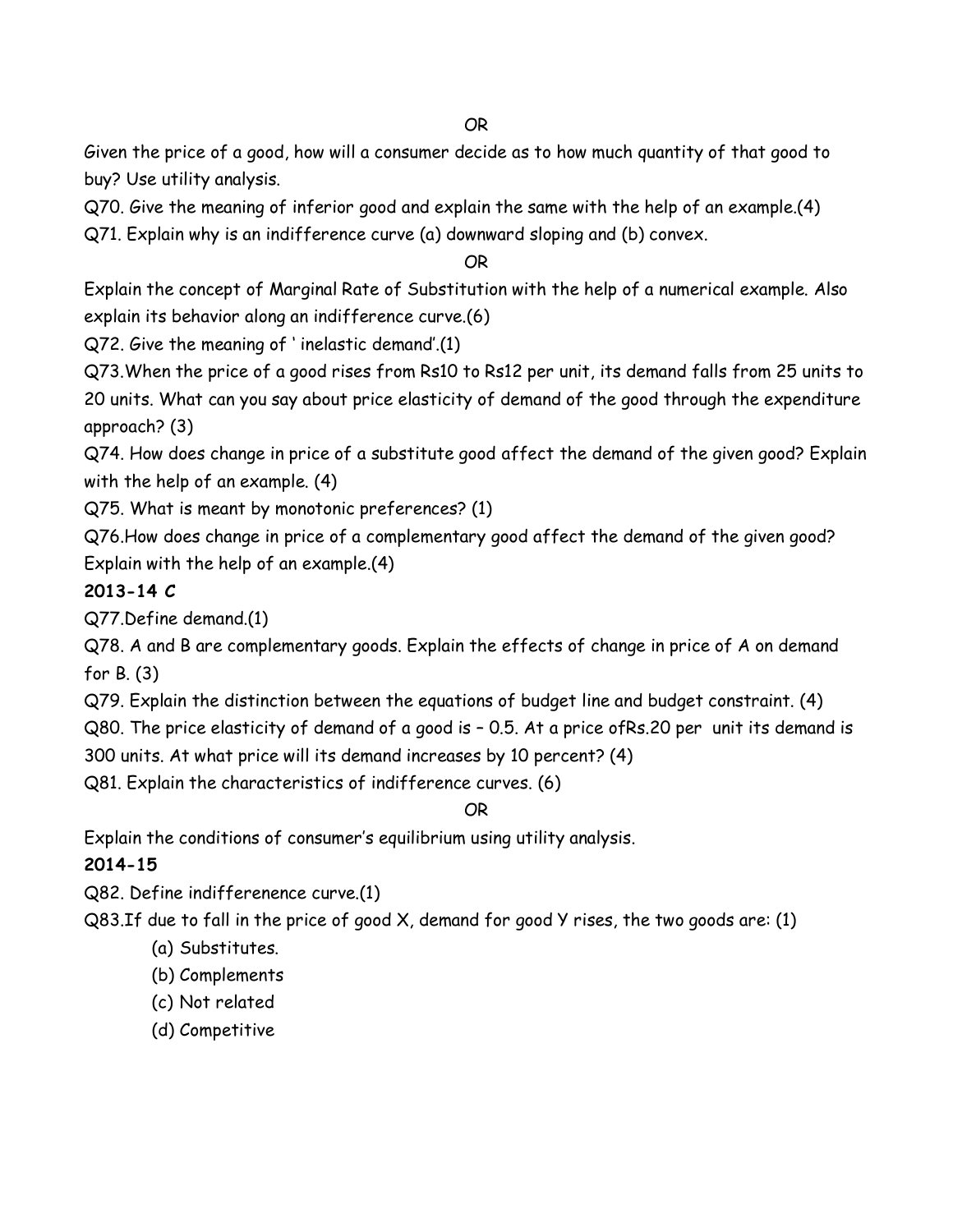Q84. If Marginal Rate of substitution is increasing throughout, the Indifference Curve will be: (1)

- (a) Downward sloping convex
- (b) Downward sloping concave
- (c) Downward sloping straight line
- (d) Upward sloping convex.

Q 85. Explain the significance of "minus sign" attached to the measure of price elasticity of demand in case of a normal good, as compared to the "plus sign" attached to the measure of price elasticity of supply. (3)

Q86.A consumer spends Rs 1000 on a good priced at Rs 10 per unit. When its price falls by 20 percent, the consumer spends Rs.800 on the good. Calculate the price elasticity of demand by the Percentage method. (4)

Q87. A consumer consumes only two goods X and Y, both priced at Rs.2 per unit. If the consumer chooses a combination of the two goods with Marginal Rate of Substitution equal to 2, is the consumer in equilibrium? Why or Why not? What will a rational consumer do in this situation? Explain. (6)

#### OR

A consumer consumes only two goods X and Y whose prices are Rs.5 and Rs 4 respectively. If the consumer chooses a combination of the two goods with marginal utility of X equal to 4 and that of Y equal to 5, is the consumer in equilibrium? Why or why not? What will a rational consumer do in this situation? Use utility analysis.

Q88. Define budget line. (1)

Q89. A consumer spends Rs 100 on a good priced at Rs4 per unit. When its price falls by 25 percent, the consumer spends Rs75 on the good. Calculate the price elasticity of demand by the Percentage method. (4)

Q90.Define Indifference Map. (1)

Q 91. A consumer spends Rs 400 on a good priced at Rs8 per unit. When its price rises by 25 percent, the consumer spends Rs500 on the good. Calculate the price elasticity of demand by the Percentage method. (4)

#### **2015-16**

Q92.When does "change in demand" take place?(1)

Q93. A consumer consumes only two goods X and Y. Marginal utilities of X and Y are 3 and 4 respectively. Prices of X and Y are Rs4 per unit each. Is consumer in equilibrium? What will be futher reaction of the consumer? Give reasons.(3)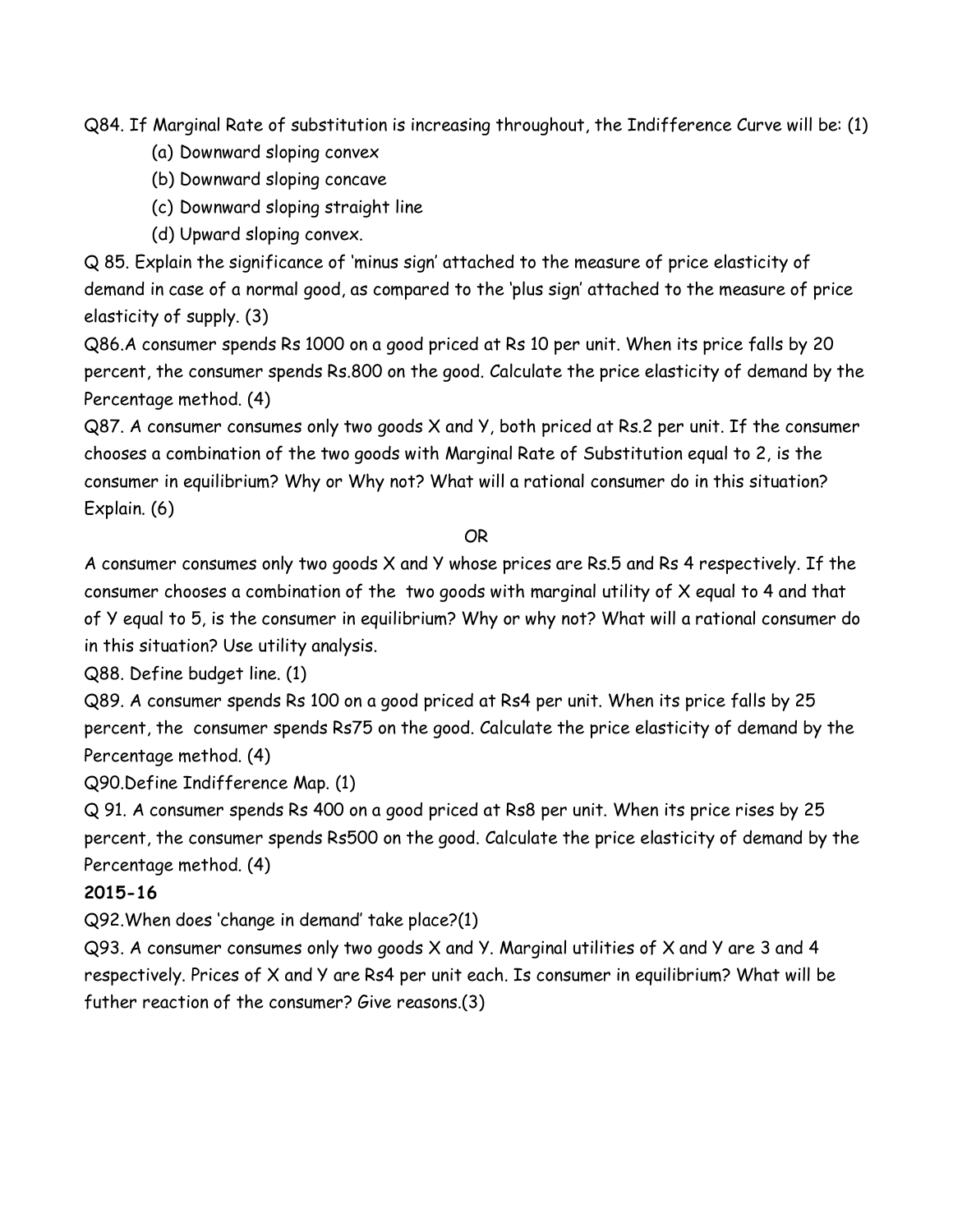Q94.What will be the effect of 10 percent rise in price of a good on its demand if price elasticity of demand is (a) 0, (b)-1, (c) -2. (3)

Q95. Define demand. Name the factors affecting market demand. (4)

Q96. Explain three properties of indifference curves. (6)

Q97. When does " Change in quantity demanded " take place?(1)

Q98. A consumer consumes only two goods X and Y. Marginal utilities of X and Y are 4 and 3 respectively. Prices of X and Y are Rs3 per unit each. Is consumer in equilibrium? What will be futher reaction of the consumer? Give reasons.(3)

Q99. Define utility. Explain the Law of Diminishing Marginal Utility.(4)

Q100. A consumer consumes only two goods X and Y. Marginal utilities of X and Y is 3 . Prices of X and Y are Rs2 and Rs 1 respectively. Is consumer in equilibrium? What will be futher reaction of the consumer? Give reasons.(3)

101. Distinguish between individual"s demand and market demand. Name the factors affecting demand for a good by an individual.(4)

## Introduction – 4 marks

### **2003-04**

Q1. What are the three central problems of an economy? Why do they arise? (4) **2004-05**

Q2. Explain the problem of "how to produce" with the help of an example.(4)

#### **OR**

Explain the problem of "What to produce" with the help of a production possibility curve. **2005-06**

Q3. Define microeconomics.

Q4. Explain the central problem of 'choice of technique'.(3)

**2006-07**

Q5. Explain the central problem of distribution of income. (3)

## **2007-08**

Q6. Define "Marginal Rate of Transformation".(1)

Q7. Explain the central problem of the choice of products to be produced.(3)

## **2008-09**

Q8. Give the meaning of opportunity cost. (1)

Q9. Why do problems related to allocation of resources in an economy arise? Explain. (3)

OR

Explain the problem of "for whom to produce".

**2009-10**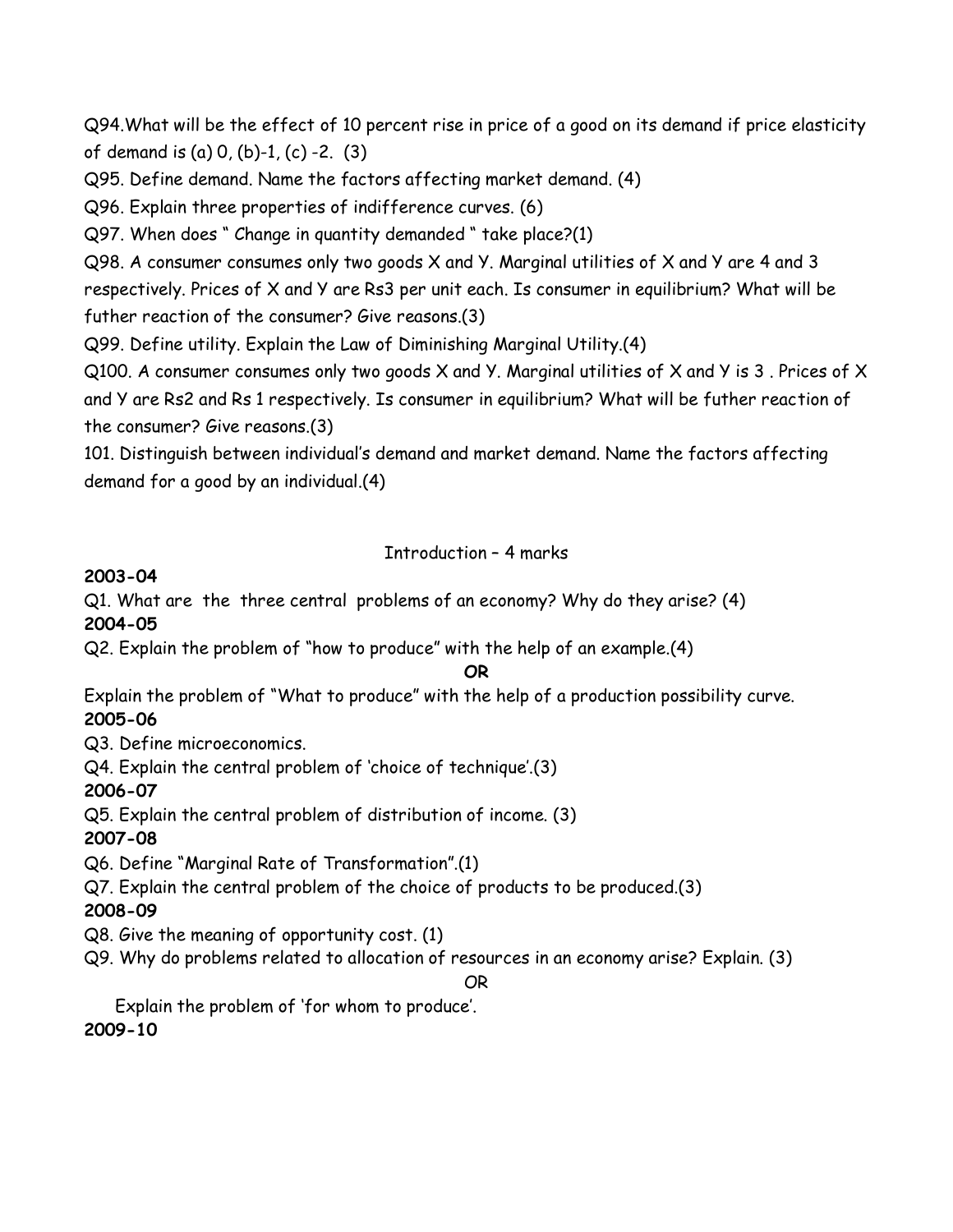Q10. Explain the problem of " how to produce".(4)

## OR

Distinguish between microeconomics and macroeconomics. Give examples.

# **2010-11 (set 1)**

Q11. What is Planned economy? (1)

Q12. How is production possibility curve affected by unemployment in the economy? Explain.(3)

# **2010-11 (set 3)**

Q13. Define macroeconomics.(1)

# **2011-12 (set1)**

Q14. Define micro economics. (1)

Q15. Define production possibilities curve. Explain why it is downward sloping from left to right.(3)

(set2)

Q16. Explain the central problem of "How to produce". (3)

(set 3)

Q17. What is Opportunity Cost? Explain with the help of an example. (3)

**2012-13(set 2)**

Q18. Explain the meaning of Opportunity cost with the help of production possibility schedule. (4)

## OR

With the help of suitable example explain the problem of " for whom to produce".

# **2013-14**

Q19. The government has started promoting foreign capital. What is its economic value in the context of production possibilities frontier? (1)

Q20. Why is Production Possibilities Curve concave? Explain. (3)

# **2013 -14 C**

Q21. Name the economic value achievable when attempts are made to increase resources in the Country. (1)

Q22. Why does the problem of "How to produce" arise? Explain. (3)

# **2014-15**

Q23. Giving reason comment on the shape of Production Possibilities Curve based on the following schedules : (3)

| , vr<br>Good X(units) |              |               |              |    |  |
|-----------------------|--------------|---------------|--------------|----|--|
| `Y(units)<br>Good     | $\sim$<br>30 | $\sim$<br>- ' | $\sim$<br>-- | ᆠᆫ |  |

Q24. What is likely to be the impact of "Make in India" appeal to the foreign investors by the Prime Minister of India, on the production possibilities frontier of India? Explain.(3)

OR

What is likely to be the impact of efforts towards reducing unemployment on the production potential of the economy? Explain.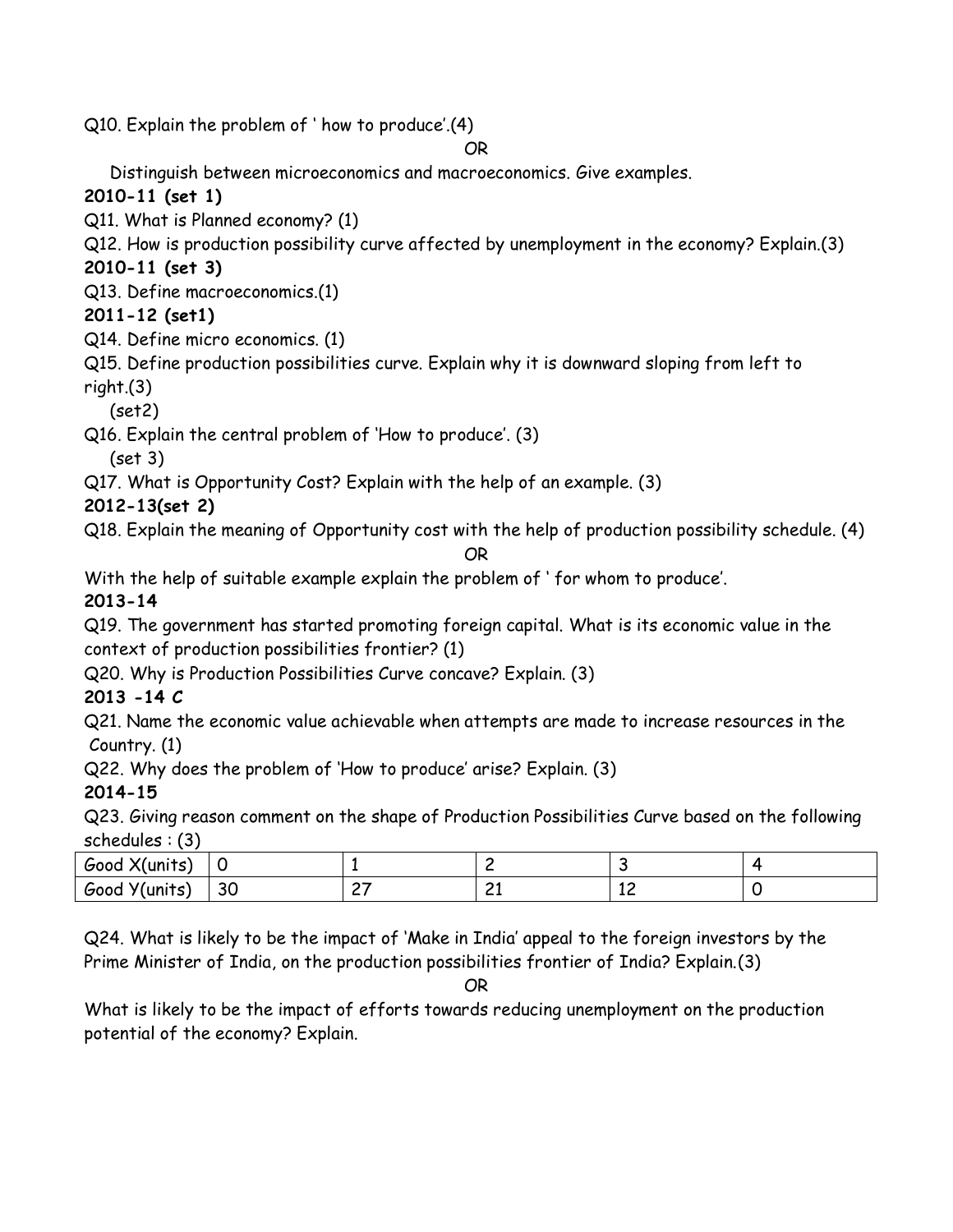### **2015-16**

Q25.Why do central problems of an economy arise? Explain the Central problem of " for whom to produce"? (6)

Q26. Draw a production possibility curve. What does a point below this curve indicate ? Explain.

OR

Explain the problem of " What to produce" with the help of an example.

### **NOTES**

ECONOMY: A system in which a man earns its living or A system which provides people with the means to work and earn a living.

ECONOMICS : It is a science which studies human behavior as relationship between ends and scarce resources which have alternative uses.

MICRO ECONOMICS: The branch of economics which deals with the individuals is known as microeconomics. It is also known as price theory.

MACRO ECONOMICS: The branch of economics which deals with the aggregates of economic system is known as macro economics. It is also known as income theory. Distinguish between Micro and Macro economics.

| Microeconomics                              | Macroeconomics                           |
|---------------------------------------------|------------------------------------------|
| The branch of economics which deals with    | The branch of economics which deals with |
| the individuals is known as microeconomics. | the aggregates of economics system is    |
|                                             | known as macroeconomics.                 |
| It is known as price theory                 | It is known as income theory/income      |
|                                             | analysis.                                |
| Its main tools are demand and supply.       | Its main tools are aggregate demand and  |
|                                             | aggregate supply.                        |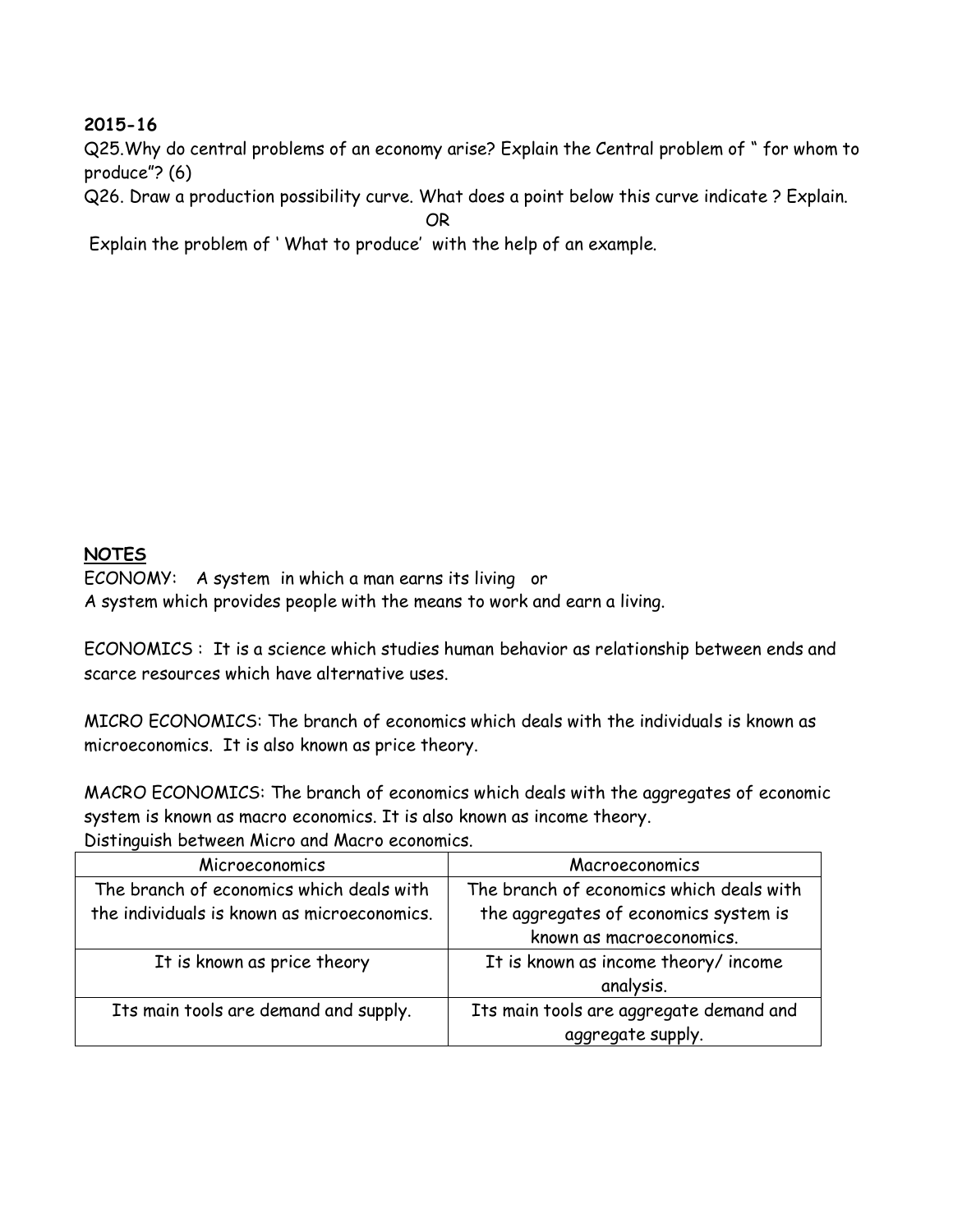SCARCITY: When demand is more than supply, then it is called as scarcity.

CHOICE: Selecting the best possible way of doing a job.

OPPORTUNITY COST: It is the value of the best alternative foregone.

Q.What is an economic problem? Why does is arises.

A. Economic problem is the problem of how to use our limited and scarce resources in order to get maximum satisfaction.

It arises due to following reasons:

1. Unlimited human wants: The wants of human beings are unlimited. As soon as one want gets satisfied many new wants come up. As a result of this, economic problem arise.

2. Limited Resources: The available resources are limited and scarce in comparison to the unlimited human wants. As a result of this, economic problem arises.

3. Means have alternate uses: Resources have alternate uses. The resources are not only limited but also have alternate (many) uses. As a result of this economic problem arises.

**ECONOMISING OF RESOURCES**: mean making the best possible use of the available resources.

## **Positive economics and normative economics or issues:**

Positive economic studies the facts of life, i.e. it deals with things as they are positive economics deals with what are the economics problems and how are they actually solved. For example, India is an overpopulated country or prices are constantly rising.

Normative economic tells us what ought to be .Normative economics deals with what ought to be or how the economic problems should be solved. For

Example, India should not be overpopulated country or prices should not rise.

# **PROBLEMS OF AN ECONOMY:**

There are three central problems:

1 - Allocation of resources: a) what to produce

## b) How to produce

- c) For whom to produce.
- 2 Fuller utilization of resources.
- 3 Economic efficiency.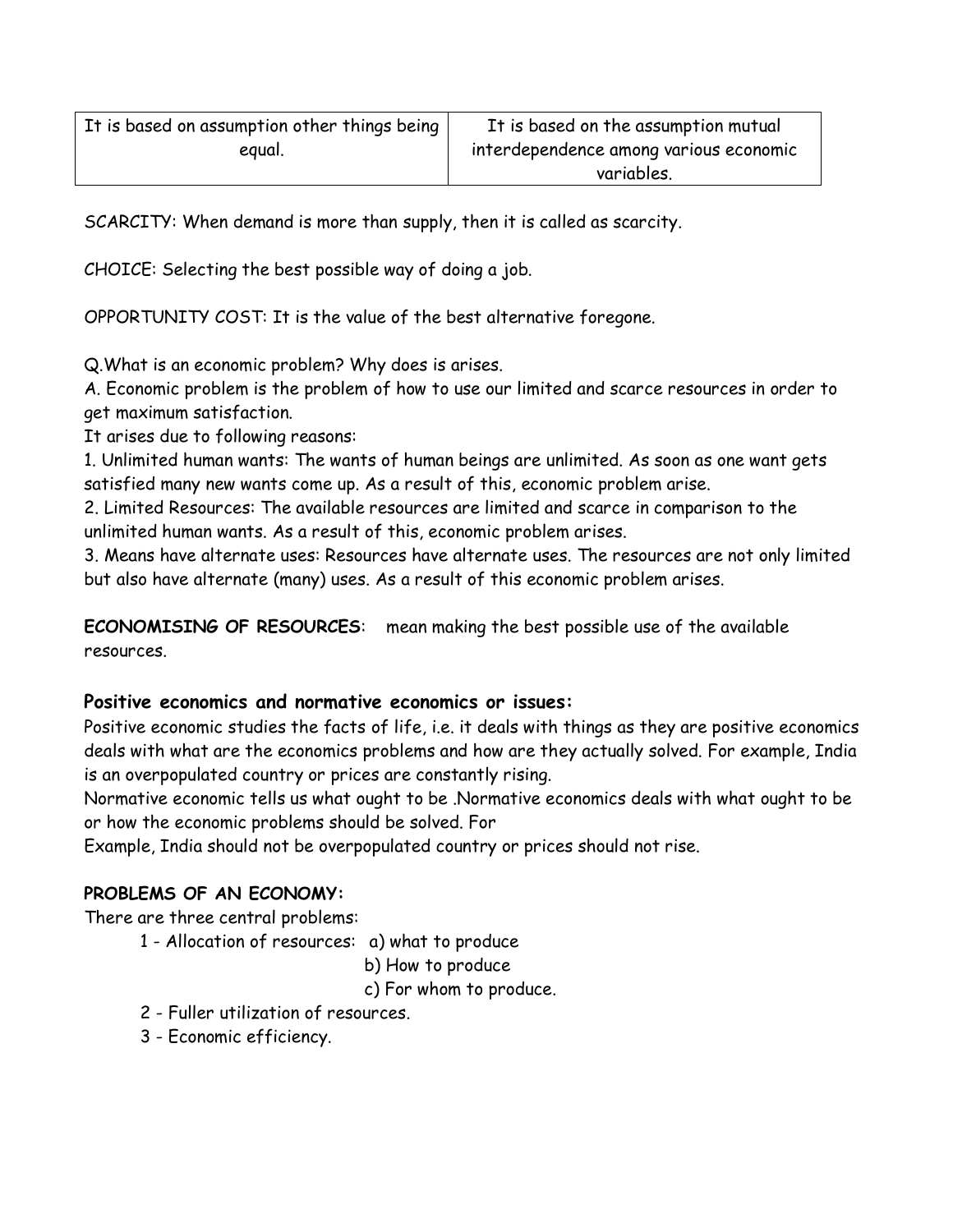4 - Economic Growth.

**Allocation of resources :** An economy has to reallocate scarce resource in such a way that serves the best needs of society. This problem relates to the production of commodities (What, how and for whom to produce).

## **What to produce**

It is also known as choice of products. According to this problem an economy has to decide about what type of goods and in what quantities are to be produced with given resources and technology. An economy has limited resources and thus, cannot produce all the goods. More of one good or service usually means less of others. For eg.

(a) Whether it should produce consumer goods or capital goods

(b) Whether, it should produce more of consumer goods and less of capital goods and vice-versa.

## **How to produce**

It is also called as choice of technique or choice of method of production. According to this problem an economy has to make a choice between technique of production i.e., it has to decide about the technique of production adopted by the production unit in the production of good and services with the given resources. There are two methods of production:

- Capital intensive method/ technique : there is more capital and less labour utilization.
- labour intensive method/technique : there is more labour and less capital utilization.

If labour intensive method provide employment opportunities ,then capital intensive method provide better and fast production. Availability of factors and their relative prices helps in determining in the technique to be used.

## **For whom to produce**

This problem relates to the distribution of goods and services produced. Since resources are limited all goods and services needed by the people cannot be produced. Whatever is produced it cannot be in unlimited quantity. How should the produce of the economy be distributed among individuals in the economy? Who gets more and who gets less? This depends upon who earns how much. So it is a problem of distribution of income. To solve this problem taxation system is implemented in progressive method.

The problem can be categories under two main heads:

- 1. Personal distribution: It means how national income of an economy is distributed among different groups of people.
- 2. Functional distribution: It refers to distribution of national product among different factors of production.

#### **Full utilization resources**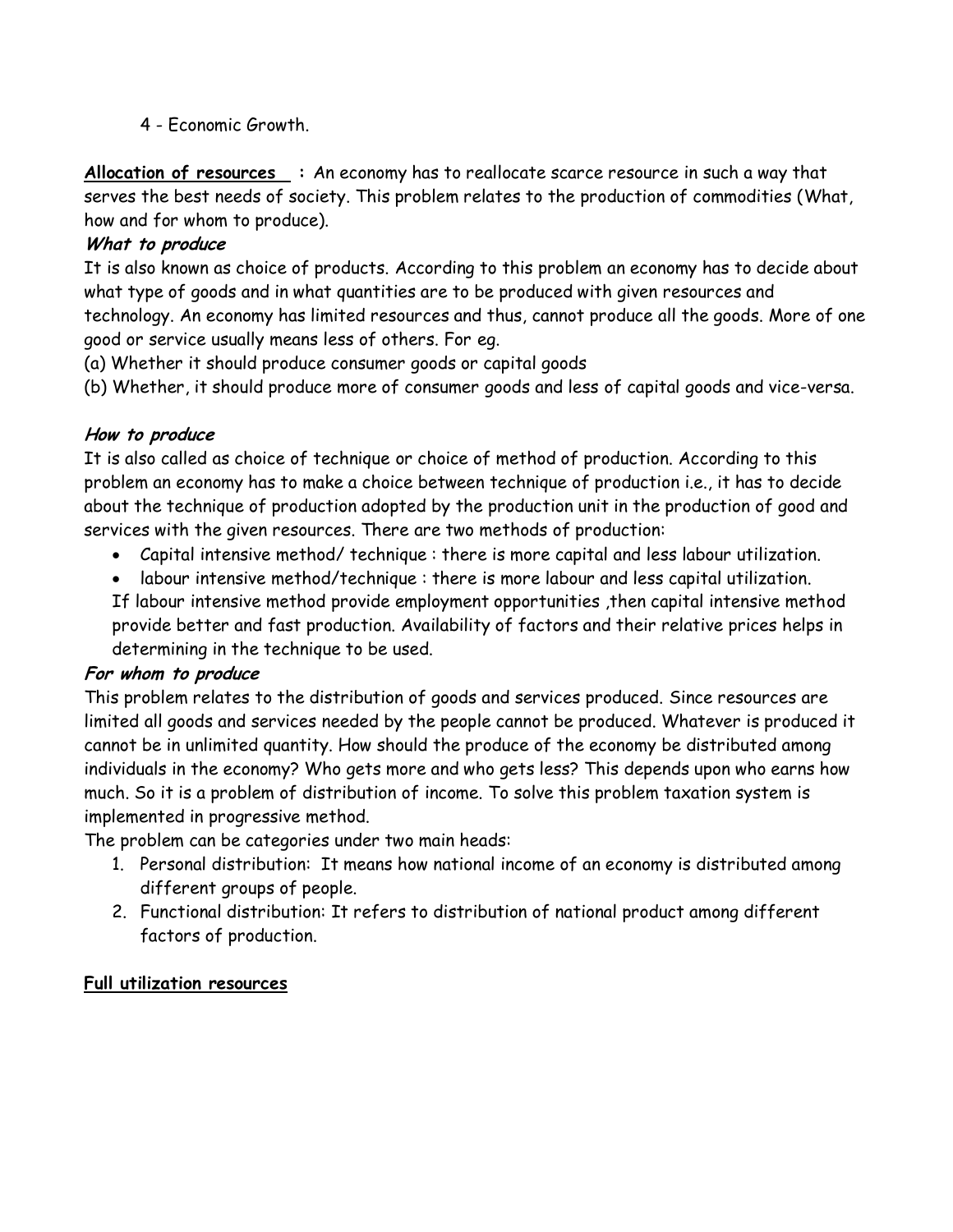This is the problem of how to achieve full employment resources. It is important that resources should not remain idle as it implies wastage of resources. The problem is to ensure full employment of all resources (especially labour).

#### **Economic efficiency**

This is the question of how to obtain efficiency in the utilization of resources and distribution of what has been produced. This is the problem of efficiency in production and distribution systems.

#### **Economic growth**

This is the question of whether the economy's capacity to produce goods and services is growing from year to year or is it remaining static. Economic growth is induced by saving and investment.

#### **Market economy and centrally planned economy**

On the basis of economic activities, economics can be broadly classified as:

- Market economy is the one in which the means of production are owned, controlled and operated by the private sector. This economy is also known as capitalist economy.
- Centrally planned economy refers to an economy in which means of production are owned, controlled and operated by the government.

| <b>Basic</b>    | Market economy                                                                                                       | Centrally economy                                                                              |
|-----------------|----------------------------------------------------------------------------------------------------------------------|------------------------------------------------------------------------------------------------|
| Meaning         | It refers to an economy in                                                                                           | It refers to an economy in                                                                     |
|                 | which the means of                                                                                                   | which the means of                                                                             |
|                 | production are owned,                                                                                                | production are owned,                                                                          |
|                 | controlled and operated                                                                                              | controlled and operated                                                                        |
|                 | by the private sector.                                                                                               | by the government.                                                                             |
| Ownership       | All the means of<br>production(land, labour,<br>capital and enterprise)<br>are private property.                     | Means of production are<br>owned by the government<br>in case of centrally<br>planned economy. |
| Decision making | Decisions regarding<br>consumption, production<br>and investment are made<br>independently in the<br>market economy. | Decision making is done<br>by the government only.                                             |
| Competition     | There exists stiff<br>competition among the<br>firms.                                                                | There does not exist any<br>element of competition<br>under centrally planned<br>economy.      |

This economy is also known as socialist economy.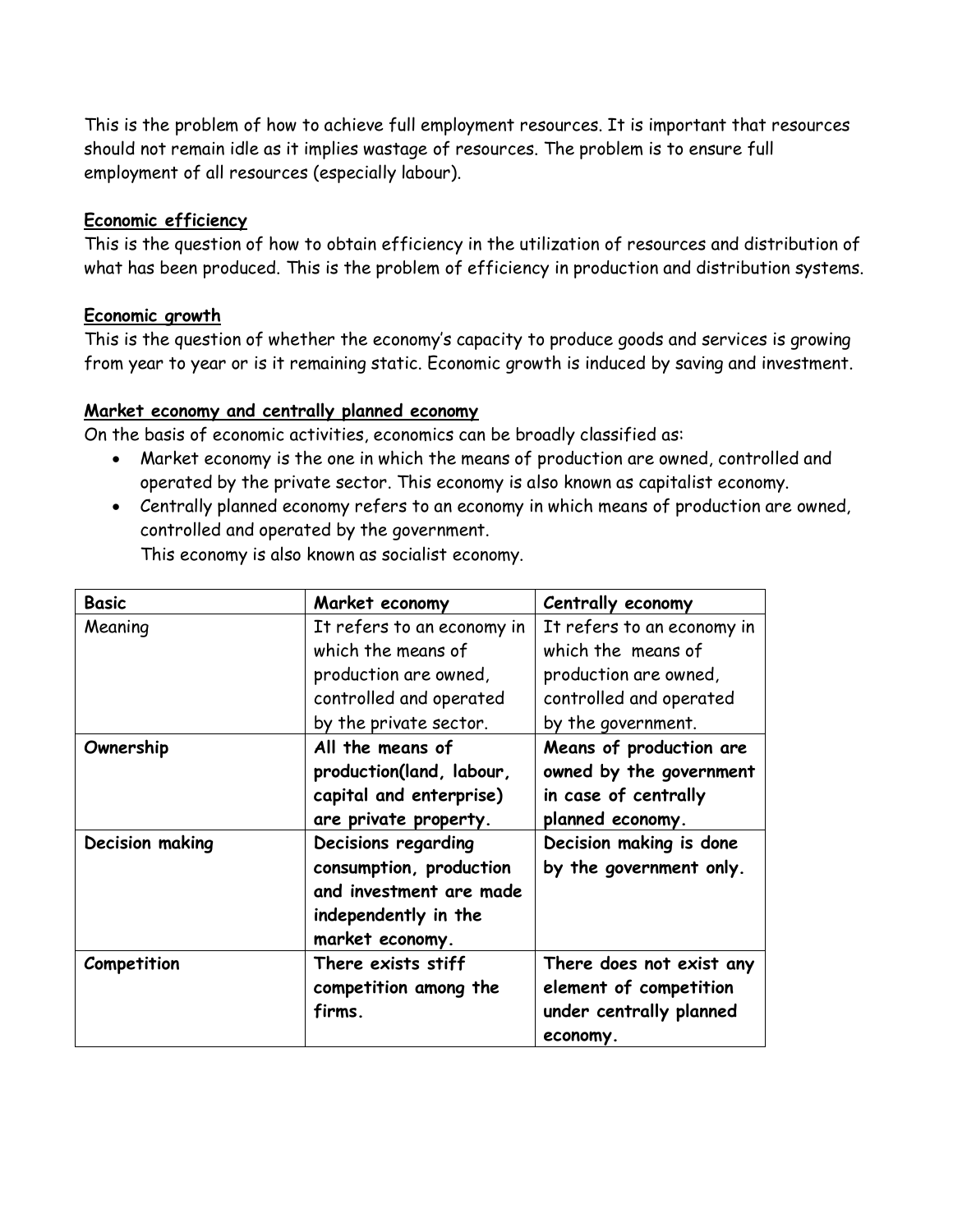| Role of government | Government does not | <b>Government plays the</b> |
|--------------------|---------------------|-----------------------------|
|                    | play any role.      | complete role.              |

**PRODUCTION POSSIBILITY CURVE / FRONTIER :** It is a curve or graphical presentation which shows all possible combinations in producing two goods that an economy can produce with given resources and technology.

### **Assumptions of PPC**:

The production possibility curve is based upon the following assumption –

- 1) An economy produces only two goods.
- 2) The resources are given or limited.
- 3) All the productive resources are fully employed.
- 4) Technique of production is given and does not change at all.

For e.g., Suppose an economy produces only two goods say Goods A and Good B with given resources & technology. The following schedule depicts the production possibilities of two goods.

| Combinations | Good A | Good B |
|--------------|--------|--------|
|              |        | 15     |
| B            |        | 14     |
|              | ີ      | 12     |
|              |        |        |
|              |        | 5      |
|              | 5      |        |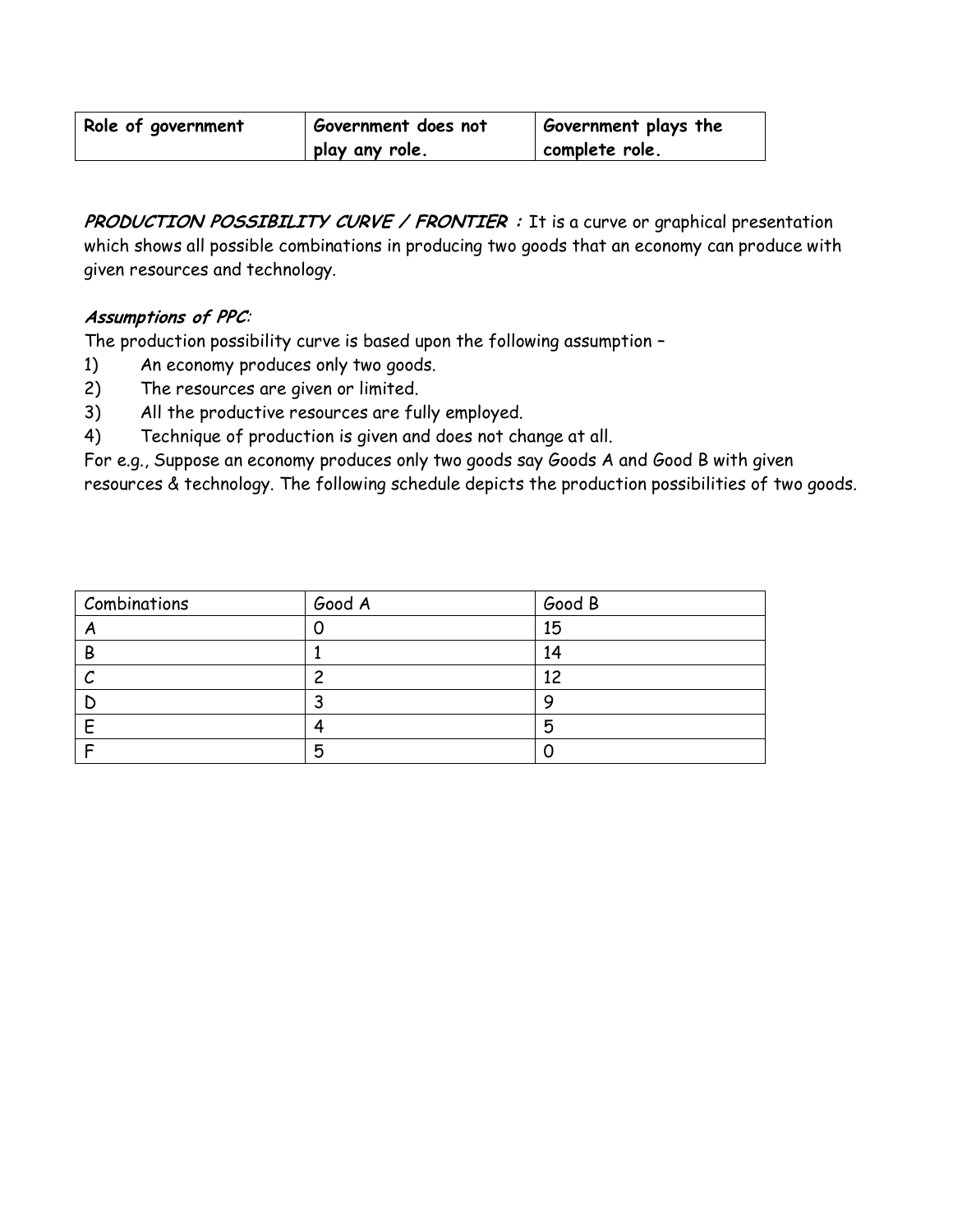

### **Characteristics of Production Possibility Curve:**

- 1. Slopes downward from left to right : PPC slopes downward to the right which shows that economy scarifies the production of one commodity in order to have more quantity of the other. This ratio of more quantity of one in place of another is known as marginal rate of transformation (MRT).
- 2. Concave to the origin : PPC is concave to the origin because there applies law of increasing Opportunity Cost. The law of increasing opportunity cost quantity of another commodity.

#### **Central problems and production possibility curve:**

PPC is a graphic technique that helps in explaining central problems of an economy.

- 1. What and how much to produce: PPC helps in determining what and how much quantity of commodities should be produced.With the given resources and the state of technology, and economy can produce any combinations of goods between A,B,C,D,& E. If society chooses combinations like A,B,C, it means society decides to produce more of wheat and less of cloth. But if we choose combination E&F, it tends to produce more of cloth.
- 2. Problem of fuller and efficient use of resources: PPC helps in efficient utilization of society's given resources. Any point falling on AF is efficient utilization of resources and any combination below this curve would mean unemployment or under utilization of resources as shown it point K in the diagram.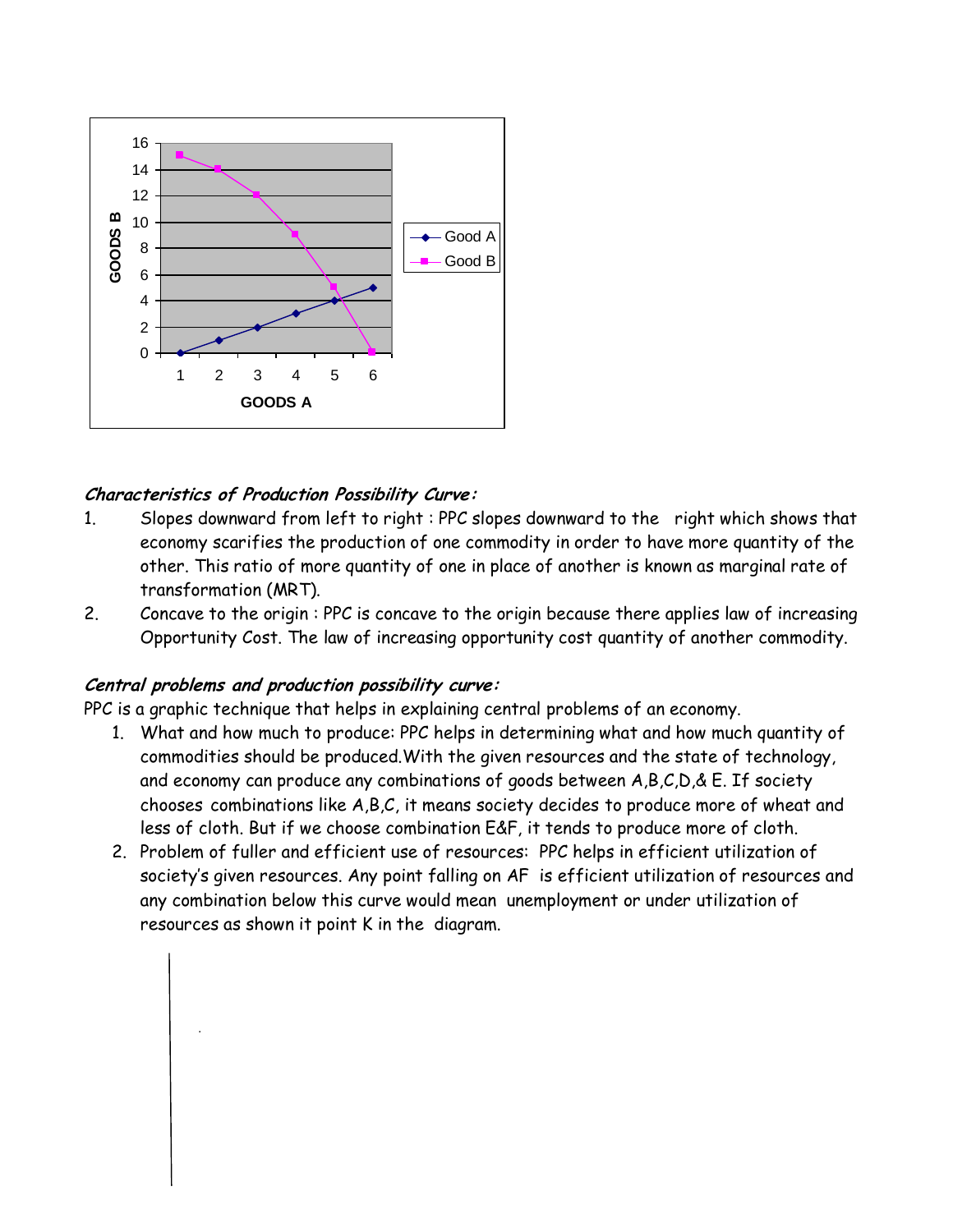

In this figure at point K, less quantity of both are produced which means resources are underutilized.

- 3. Problem of scarcity: This can also be highlighted through PPC. For example if economy needs combination "U" in the diagram, it needs more of cloth and wheat. It lies beyond PP frontier and economy is unable to produce it with given resources. It is an indicator of scarcity of resources as per requirement of the economy.
- **4.** Problem of growth of resources: PPC also helps in measuring economic growth of the economy. Growth of resources is indicating through rightward shift of production possibility curve. It is explained through adjacent diagram.



| Combination | Good A (units) | Good B (units) | <b>MOC</b> |
|-------------|----------------|----------------|------------|
|             | 15             |                |            |
| B           |                |                | 1:1        |
|             | ⌒              |                | 2:1        |
|             |                |                | 3:1        |
|             | 5              |                | 4:1        |

**Shapes of PPC:**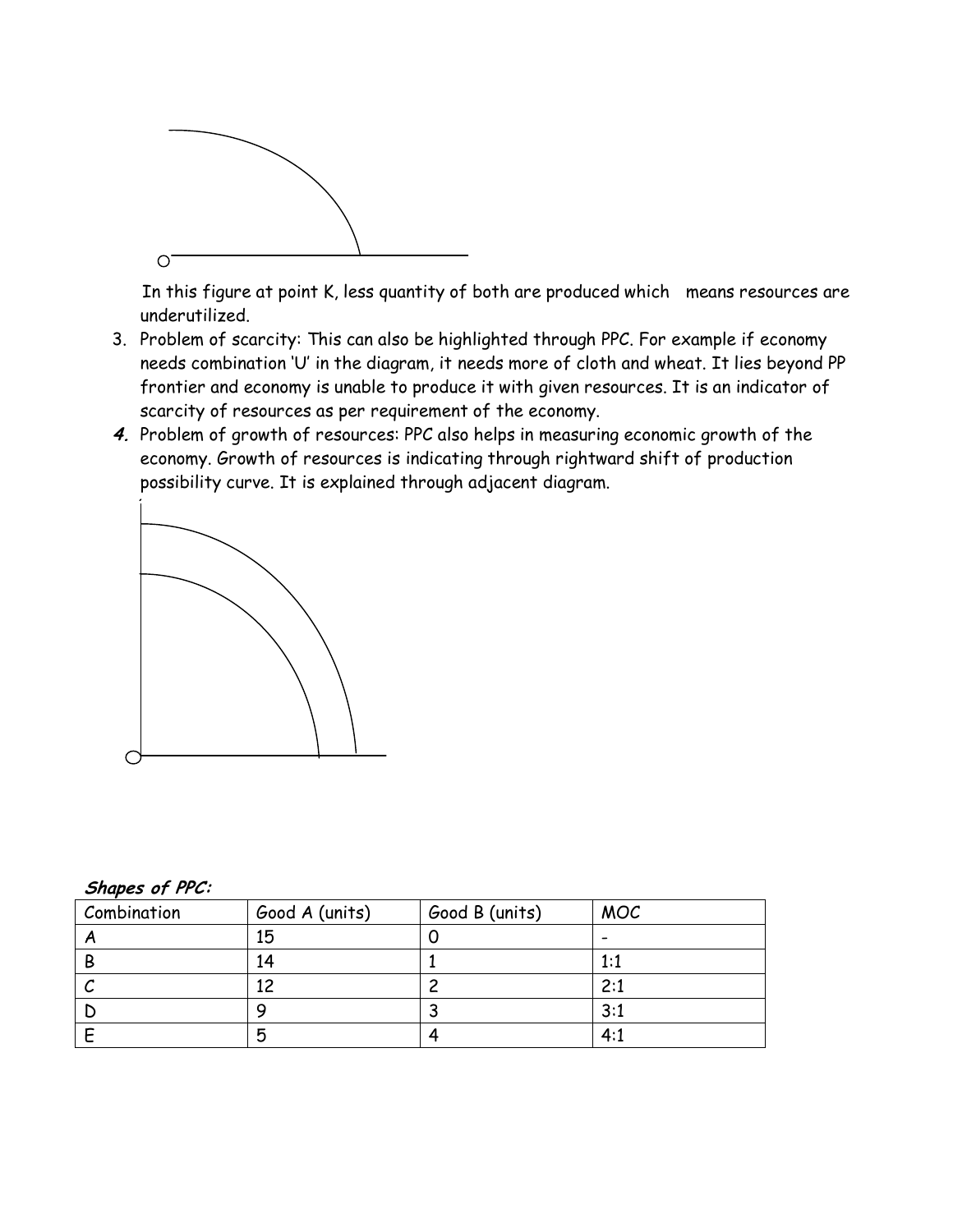|--|--|

**a)** Generally production possibility curve is concave to the origin. It is due to the increasing marginal opportunity cost.(MRT)



b) PPC can be a straight line also. When MRT is constant.

| Combination | Good A (units) | Good B (units) | <b>MOC</b> |
|-------------|----------------|----------------|------------|
|             | 10             |                |            |
| B           |                |                | 2:1        |
|             |                |                | 2:1        |
|             |                |                | 2:1        |
|             |                |                | 2:1        |
|             |                | 5              | 2:1        |